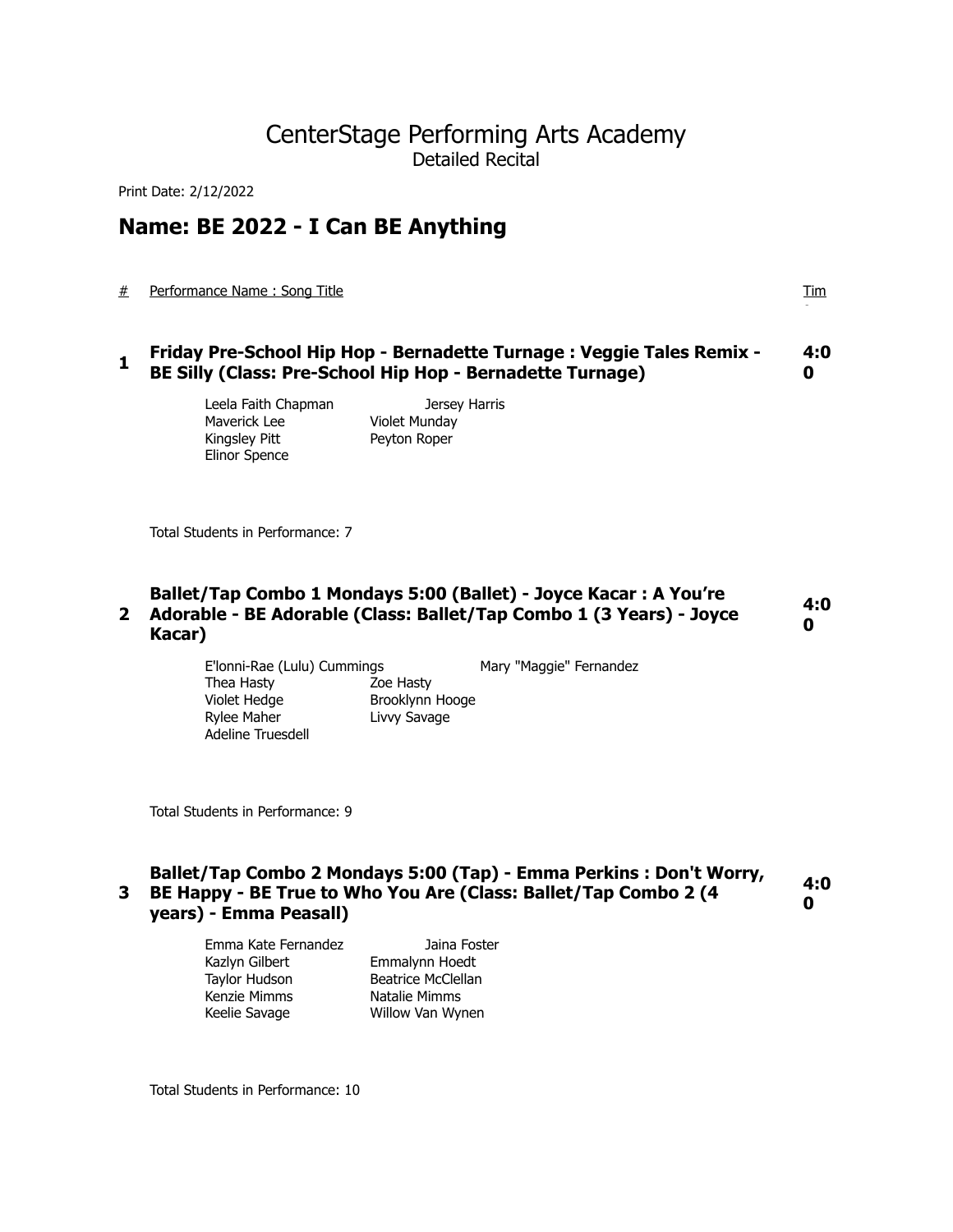# **4 Ballet/Tap Combo 1 Wednesdays 9:30AM & Mondays 4:00PM (Ballet) - Joyce Kacar : Twinkle, Twinkle Little Star - BE Wishful (Class: Ballet/ Tap Combo 1 & 2 (3 & 4 Years) - Joyce Kacar, Ballet/Tap Combo 1 (3 Years) - Joyce Kacar)**

**4:0 0**

Ella Corley Evangeline (Eva) Custer Arizona Hyde Theadora Jones Quinn Kacar **Isaac Mize** Violet Munday Lorilee Richey Dylan Trandahl Auden Washington

Total Students in Performance: 10

#### **<sup>5</sup>Ballet/Tap Combo 2 Mondays 6:00 (Tap) - Joyce Kacar : Terrific Toe Tappin' - BE Terrific (Class: Ballet/Tap Combo 2 (4 years) - Joyce 4:0 0**

**Kacar)** Annlyn Baker Ayla Chapman Josie Costner **Everly Flippin** Arabella Reynolds Luna Weber Parker Young

Rylei Whitehead IVY MAE WITTENMEIER

Total Students in Performance: 9

#### **<sup>6</sup>Ballet/Tap Combo 1 Mondays 5:00 (Tap) - Joyce Kacar : It's a Small World - BE Happy (Class: Ballet/Tap Combo 1 (3 Years) - Joyce Kacar) 4:0 0**

E'lonni-Rae (Lulu) Cummings Mary "Maggie" Fernandez Thea Hasty Zoe Hasty Violet Hedge Brooklynn Hooge Rylee Maher **Livy Savage** Adeline Truesdell

Total Students in Performance: 9

### **7 - BE True to Who You Are (Class: Ballet/Tap Combo 2 (4 years) - Emma Ballet/Tap Combo 2 Mondays 5:00 (Ballet) - Emma Perkins : Who Says Peasall) 4:0 0**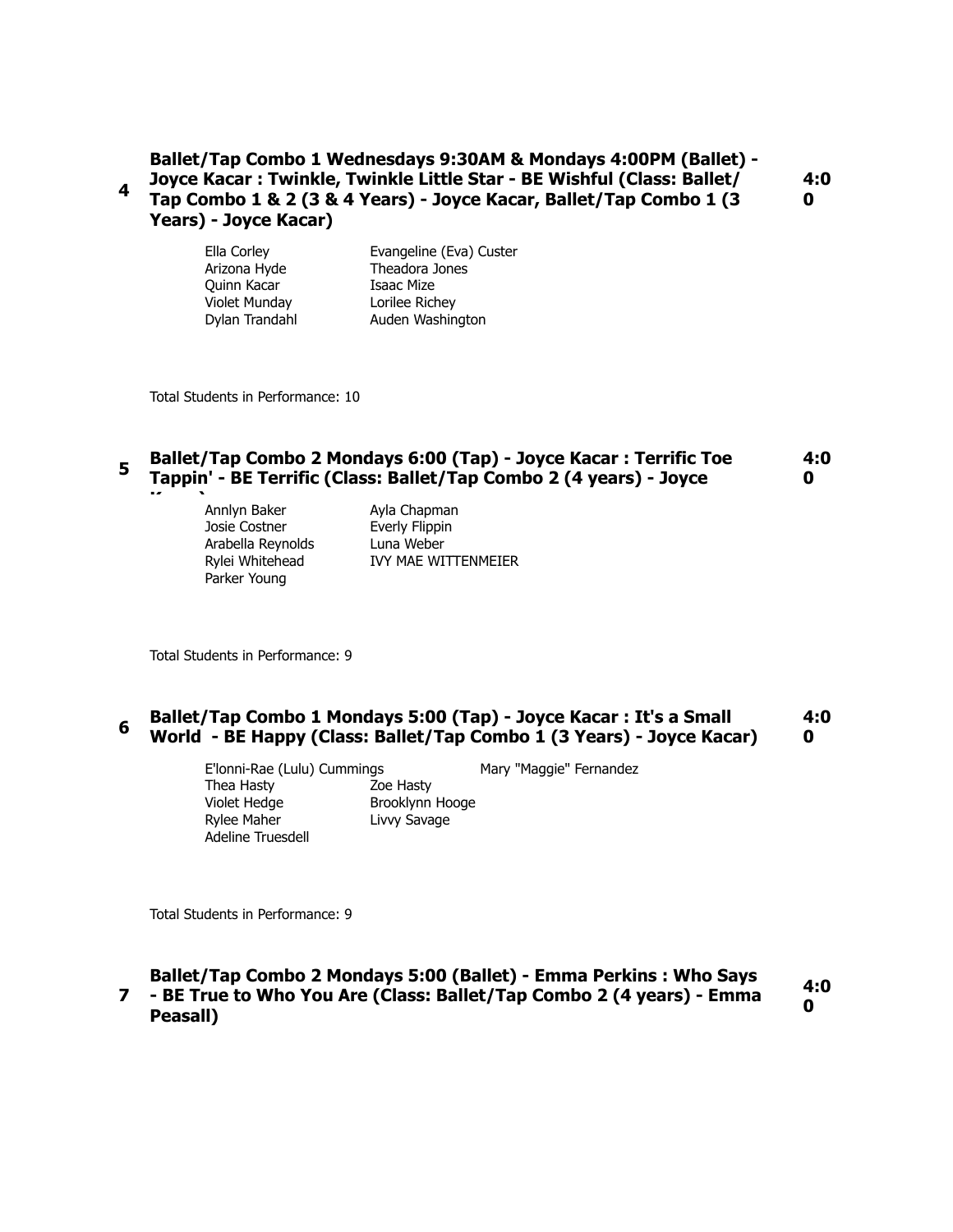Emma Kate Fernandez Jaina Foster Kazlyn Gilbert Emmalynn Hoedt Taylor Hudson Beatrice McClellan Kenzie Mimms Natalie Mimms Keelie Savage Willow Van Wynen

Total Students in Performance: 10

## **8 Ballet/Tap Combo 1 Wednesdays 9:30AM & Mondays 4:00PM (Tap) - Joyce Kacar : Little Tap Shoes - BE a Tap Dancer (Class: Ballet/Tap Combo 1 & 2 (3 & 4 Years) - Joyce Kacar, Ballet/Tap Combo 1 (3 Years) - Joyce Kacar) 4:0 0**

Ella Corley Evangeline (Eva) Custer Arizona Hyde Theadora Jones Quinn Kacar **Isaac Mize** Violet Munday Lorilee Richey Dylan Trandahl **Auden Washington** 

Total Students in Performance: 10

# **9 My TuTu - BE Graceful (Class: Ballet/Tap Combo 2 (4 years) - Joyce Ballet/Tap Combo 2 Mondays 6:00 (Ballet) - Joyce Kacar : Putting on Kacar) 4:0 0**

Annlyn Baker Ayla Chapman Josie Costner **Everly Flippin** Arabella Reynolds Luna Weber<br>
Rylei Whitehead IVY MAE WI Parker Young

IVY MAE WITTENMEIER

Total Students in Performance: 9

#### **1 Monday Pre-School Hip Hop - Emma Perkins : Celebration Remix - BE 0 the Life of the Party (Class: Pre-School Hip Hop - Emma Peasall) 4:0 0**

Kazlyn Gilbert Beatrice McClellan Asher Myers Keelie Savage Auden Washington

Total Students in Performance: 5